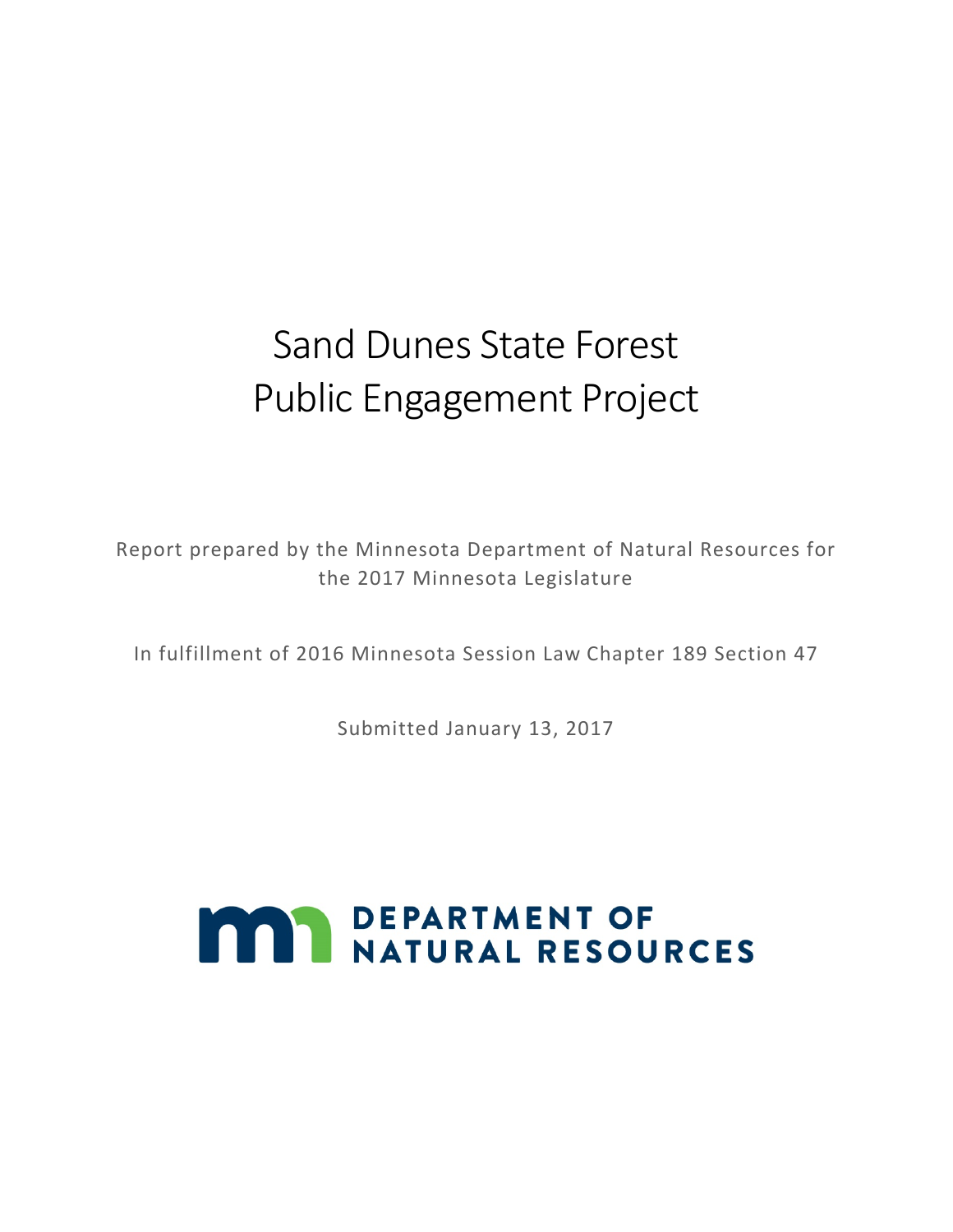## Contents of This Report

<span id="page-1-0"></span>Estimated cost of writing this report: \$3,650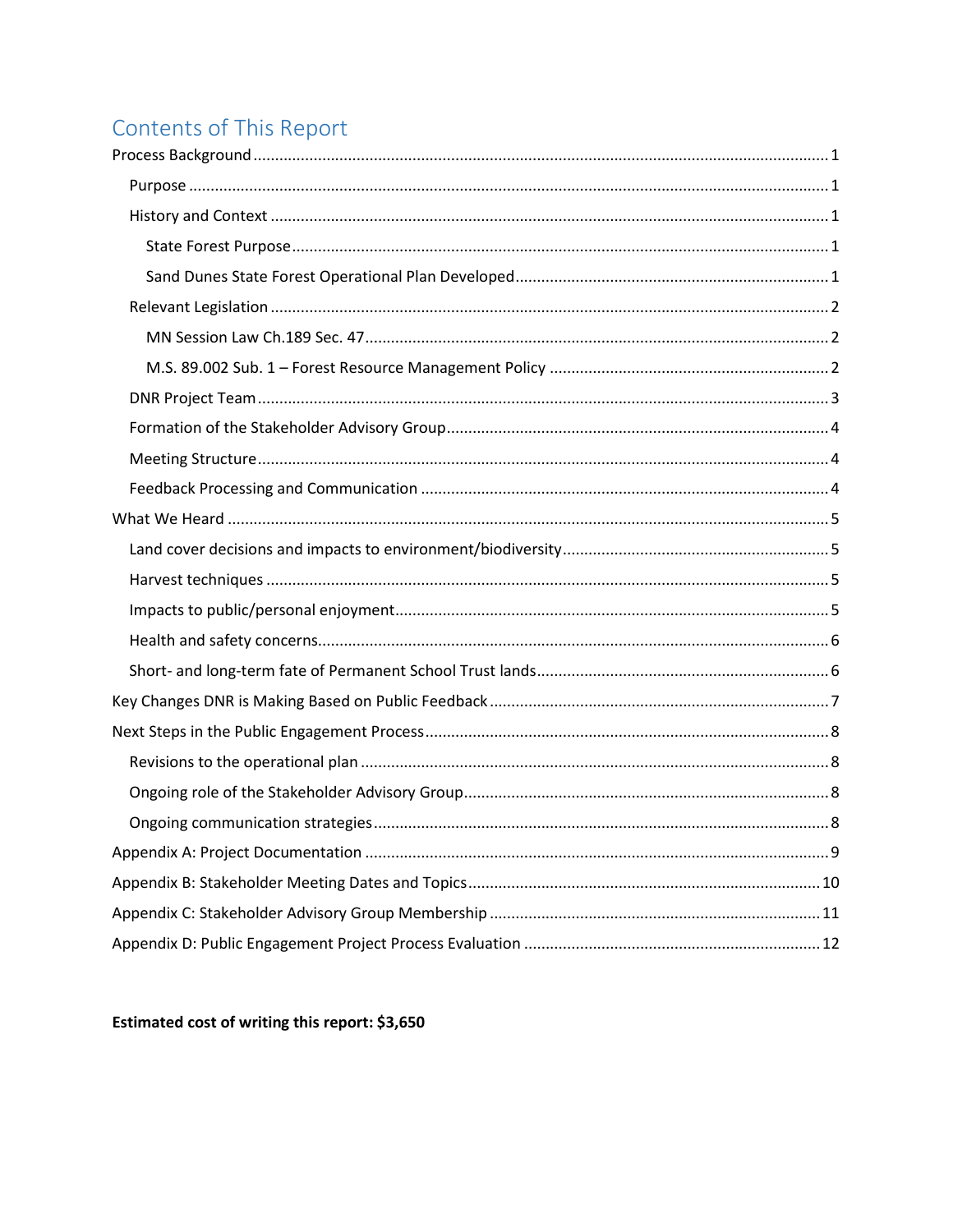## Process Background

#### <span id="page-2-0"></span>Purpose

The Sand Dunes State Forest Public Engagement Project was created to encourage dialogue and collaboration between the DNR and citizens, nearby residents, and other potentially affected local and statewide stakeholders about management of the Sand Dunes State Forest (SDSF). The goal was to provide opportunities for stakeholders to receive information, collaborate on issues, and provide input that would assist DNR in fulfilling its statutory responsibility to make management decisions for SDSF.

#### <span id="page-2-1"></span>History and Context

#### <span id="page-2-2"></span>State Forest Purpose

As with all of Minnesota's state forests, SDSF is managed for multiple benefits, including production of timber and other forest products, providing outdoor recreation, protecting watersheds, and perpetuating rare and distinctive species of native flora and fauna. The state forest consists of 6,000 state-owned acres located in Orrock Township, Sherburne County in west-central Minnesota. About 2,400 acres are managed tree plantations (mostly conifers). SDSF hosts a variety of recreational opportunities, including a recreational campground, a horse campground, and 29 miles of maintained trails, as well as a nearly 700-acre Scientific and Natural Area.

SDSF contains a number of rare geologically and ecologically significant features. Sand dune formations are rare in Minnesota, and the dune fields in SDSF are the largest and best formed dunes remaining in the state. The dune ecosystem within the state forest supports a diverse array of native plant communities as well as a number of rare plant and animal species of conservation concern. There are four globally imperiled native plant communities within the SDSF, five sites ranked by the Minnesota County Biological Survey (MCBS) as having outstanding biodiversity significance, and six MCBS sites ranked as having high biodiversity. The Dry Oak Barrens Savanna native plant community is considered the most imperiled native plant community in the Midwest, occupying approximately 0.02% of its pre-European settlement extent. To date, five state-listed species of plants and nine state-listed species of animals have been documented in the SDSF, and these species depend upon the open dry prairie and savanna habitats that occur in the dunes area. Oak woodland and associated wetland habitat also support a number of rare species.

#### <span id="page-2-3"></span>Sand Dunes State Forest Operational Plan Developed

In February 2013, an operational plan for management of SDSF was released as an appendix to the Anoka Sand Plain Subsection Forest Resource Management Plan (SFRMP). The operational plan was created to provide direction to field managers when developing site-specific management. It was created jointly by the MNDNR divisions of Forestry, Ecological & Water Resources, and Fish & Wildlife because of the exceptional rare and distinct ecological and geological features that occur within SDSF. The plan had undergone 30-day public review as part of the SFRMP review process.

The plan divides SDSF into five management zones: 1) long-term forest management (2,862 acres), 2) Uncas Dunes Scientific and Natural Area (676 acres), 3) immediate rare features management (513 acres), 4) eventual rare features management (1,328 acres), and 5) Bob Dunn Recreation Area (353 acres).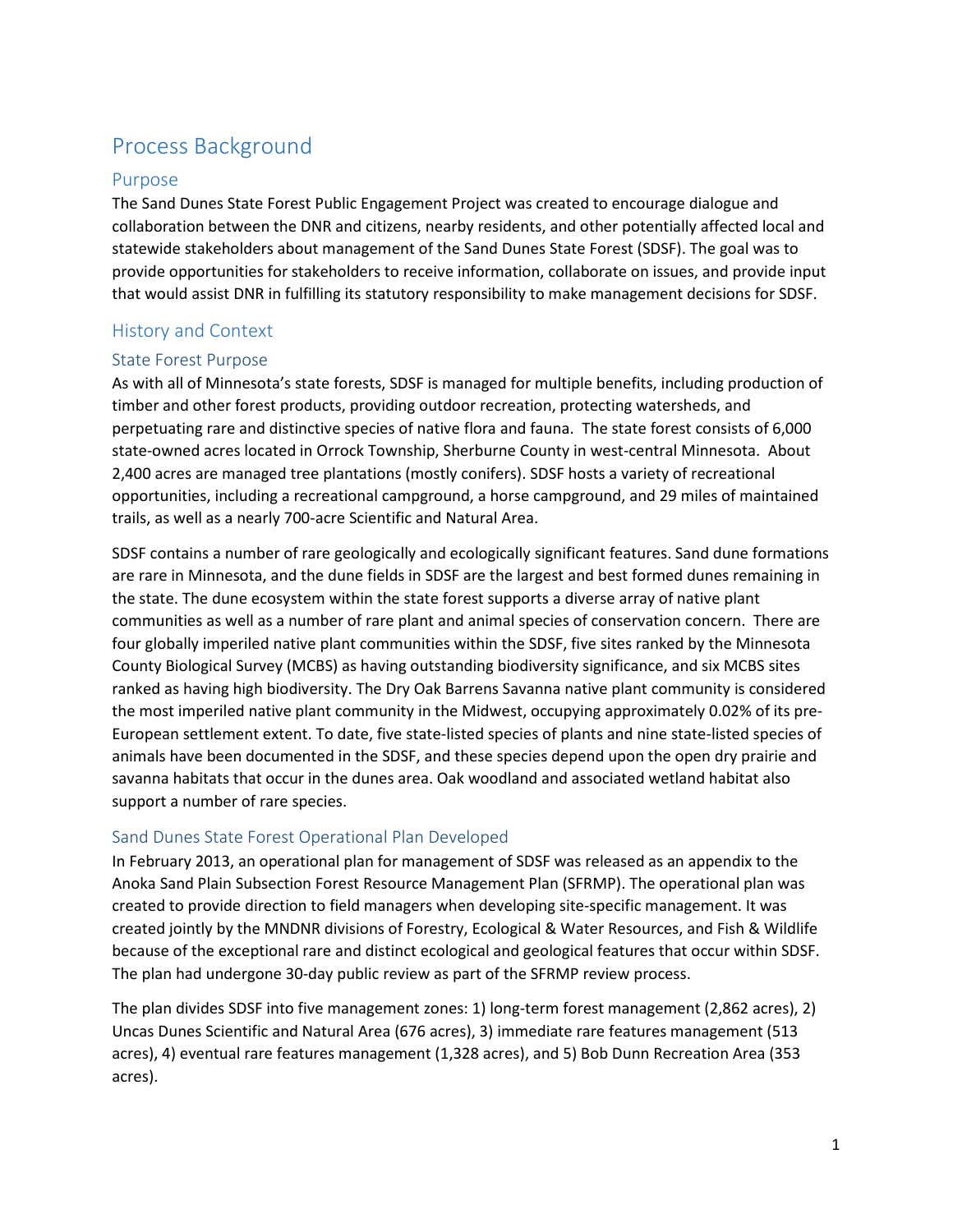The 2013 operational plan focuses largely on strategic direction for vegetation management in SDSF. It calls for a shift in focus from timber management to rare features management in zones 3, 4, and parts of 5 (1,959 acres total), and for increased timber species diversity in zone 1 and the remaining areas of zone 5 (3,099 acres total). Management goals for zone 2 and recreational management goals across SDSF remain largely unchanged.

The operational plan also calls for outreach efforts to inform the public about the shift in management direction.

#### <span id="page-3-0"></span>Relevant Legislation

#### <span id="page-3-1"></span>M.S. 89A - Sustainable Forest Resources

Section 89A.02 of Minnesota Statute describes the state's policy regarding sustainable forest resources, including:

"(1) pursue the sustainable management, use, and protection of the state's forest resources to achieve the state's economic, environmental, and social goals;

(2) encourage cooperation and collaboration between public and private sectors in the management of the state's forest resources;

(3) recognize and consider forest resource issues, concerns, and impacts at the site level and landscape level; and

(4) recognize the broad array of perspectives regarding the management, use, and protection of the state's forest resources, and establish and maintain processes and mechanisms that seek and incorporate these perspectives in the planning and management of the state's forest resources."

#### <span id="page-3-2"></span>M.S. 89.002 Sub. 1 – Forest Resource Management Policy

The commissioner of the Minnesota Department of Natural Resources is required to manage state forests "according to the principles of multiple use and sustained yield":

"The commissioner shall manage the forest resources of state forest lands under the authority of the commissioner according to the principles of multiple use and sustained yield. The forest resource management policy shall not supersede any existing duty or authority of the commissioner in managing forest lands, but the duties and authorities, as far as practicable, shall be exercised consistently with this policy. The forest resource management policy is not intended to exclude extractive uses of forest lands under the authority of the commissioner pursuant to state law."

#### M.S. 89.012 – Unit Forest Resource Plans

Minnesota Statute provides authority for the Commissioner of the DNR to develop unit forest plans to guide forest management on state lands. DNR carries out this authority via Subsection and Section Forest Resources Management Plans (SFRMPs). As mentioned previously, the SDSF operational plan was created as a component of one of these SFRMPs.

"Each geographic administrative unit of the Division of Forestry identified by the commissioner as an appropriate unit for forest resource planning shall have a unit forest resource plan which is consistent with the forest resource management policy and plan, including state reforestation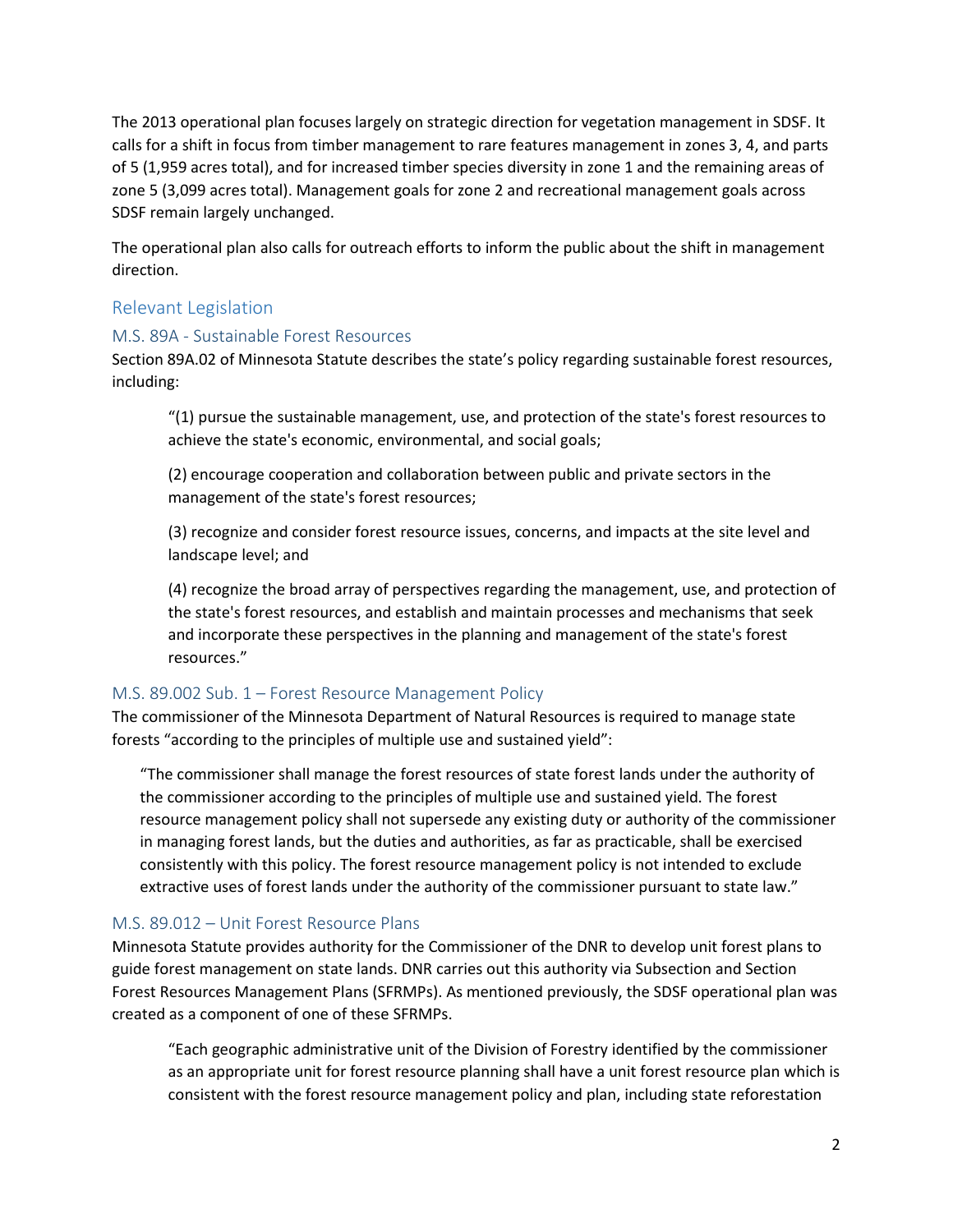and road policies. […] A unit plan shall set forth the specific goals and objectives for the management, protection, development, and production of forest resources in the administrative unit. A unit plan shall be integrated with other uses not managed under the multiple use, sustained yield principles policy when those uses have been authorized and approved according to law, including compliance with environmental review procedures. Unit plans shall be revised as necessary to remain consistent with the forest resource management plan.

#### M.S. 84.0895 – Protection of Threatened and Endangered Species

Minnesota Statute 84.0895 describes regulations protecting Minnesota's threatened and endangered species. Subdivision 5 outlines the authority of the Commissioner of the DNR to manage threatened and endangered species, including habitat acquisition and maintenance, research, and regulated taking.

"Subd. 5. Management. (a) Notwithstanding any other law, the commissioner may undertake management programs, issue orders, and adopt rules necessary to bring a resident species of wild animal or plant that has been designated as threatened or endangered to a point at which it is no longer threatened or endangered.

(b) Subject to the provisions of subdivision 6, management programs for endangered or threatened species include research, census, law enforcement, habitat acquisition, habitat maintenance, propagation, live trapping, transplantation, and regulated taking."

#### MN Session Law Ch.189 Sec. 47

During the 2016 Legislative session, the Minnesota Legislature passed Chapter 189 Section 47 of Minnesota Session Law, which stated:

"SAND DUNES STATE FOREST REPORT

(a) Until July 1, 2017, the commissioner of natural resources shall not log, enter into a logging contract, or otherwise remove trees for purposes of creating oak savanna in the Previous Sand Dunes State Forest. This paragraph does not prohibit work done under contracts entered into before the effective date of this section or work on school trust lands.

\* (b) By January 15, 2017, the commissioner must submit a report, prepared by the Division of Forestry, to the chairs and ranking minority members of the house of representatives and senate committees and divisions with jurisdiction over environment and natural resources with the Division of Forestry's progress on collaborating with local citizens and other stakeholders over the past year when making decisions that impact the landscape, including forest conversions and other clearcutting activities, and the division's progress on other citizen engagement activities."

#### <span id="page-4-0"></span>DNR Project Team

The department assembled an extensive team of DNR leadership and staff to facilitate the public engagement project, with the Division of Forestry leading this effort. The overall project team included a project manager from the Division of Forestry; an executive sponsor team comprised of the Director of the Division of Forestry, the Director of the Division of Ecological and Water Resources, and the Regional Director for central Minnesota; a regional managing sponsor team; a planning team; and a project management team with staff from the Divisions of Forestry, Ecological & Water Resources, Fish & Wildlife, and Parks & Trails. Portions of this overall team met approximately three times each month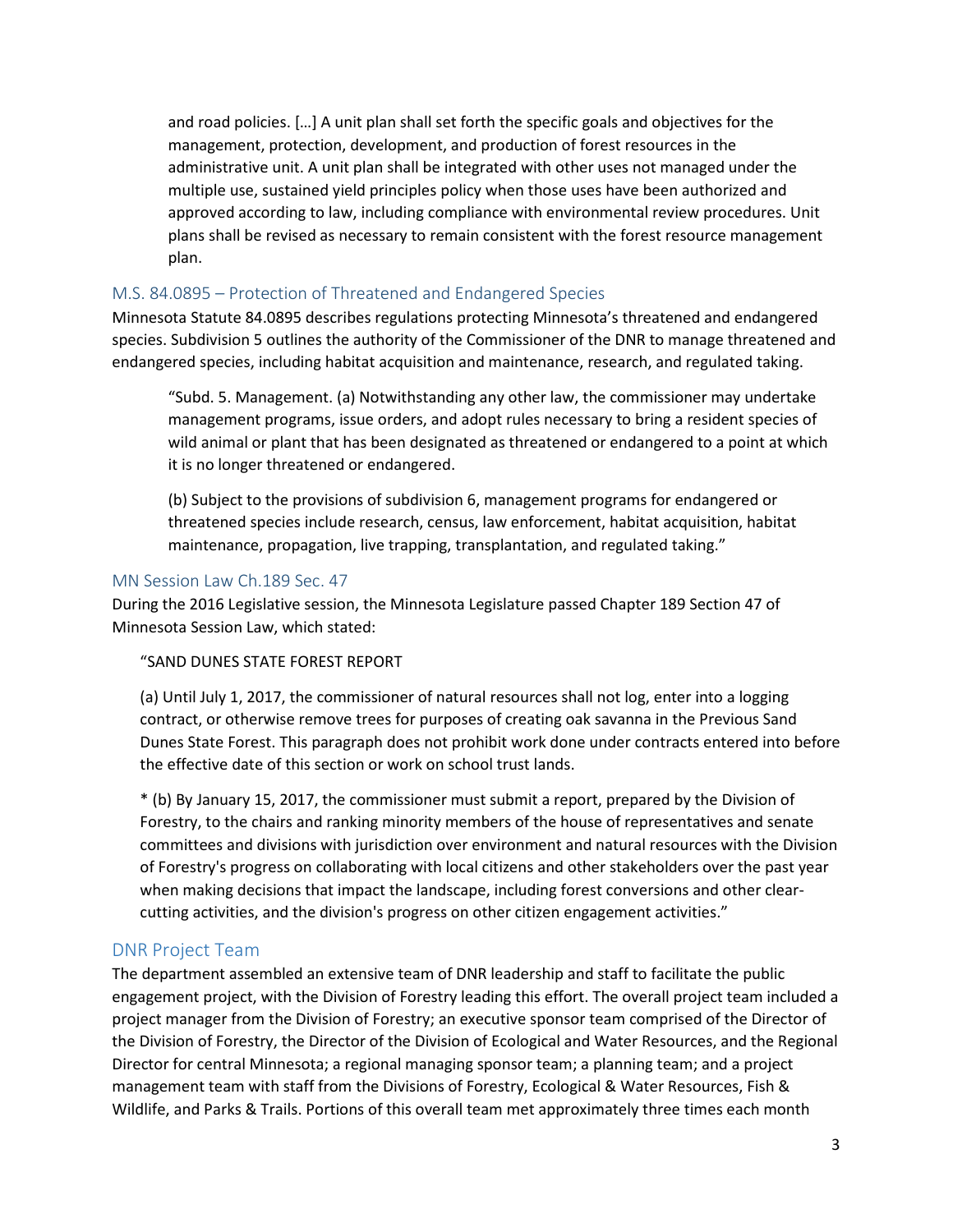during the weeks leading up to each public meeting, and many members, including the Directors, also attended the public meetings.

#### <span id="page-5-0"></span>Formation of the Stakeholder Advisory Group

After an initial meeting with a group of concerned citizens, the project team sought out stakeholders representing a range of local and statewide interests and perspectives related to the operational plan for SDSF. The final group officially contained 29 advisors, 15 of whom were local residents or neighbors to the SDSF. Of the remaining members, 11 were representing statewide interests, 2 were state legislators, and 1 was representing DNR as project manager (Appendix C). (Note: Frequency of participation varied; not all advisors were involved in the process from start to finish.)

#### <span id="page-5-1"></span>Meeting Structure

There were six Stakeholder Advisory Group meetings between June and December 2016. All meetings were open to the public, and audience members were invited to participate and provide verbal and written feedback during meetings as well. In this document, "stakeholders" refers generally to members of the public who participated in the process, including Stakeholder Advisory Group members ("advisors") as well as audience members.

At the first meeting, stakeholders were asked to identify topics that they wanted to discuss at future meetings. Based on this feedback, main topics for the remaining meetings included: tree and timber management; recreation; wildlife and native plant community management; School Trust Land management; and forestry road-related issues.

Meetings were generally held once per month and were three hours long. Meeting format varied depending on topic, but included combinations of presentations from advisors; DNR/other state agency presentations; question and answer periods with presenters; individual written reflections on discussion questions provided by DNR; small-group discussion around the questions; large-group discussion of concerns, suggestions, feedback, and other ideas; and feedback from DNR on suggestions made during previous meetings. In addition to stakeholders and audience members from the interested public, a variety of DNR staff were present to listen and respond to questions. The meetings were facilitated by a staff person from the Department of Administration.

In addition to these six meetings, a field tour was offered in the fall for interested stakeholders. Nineteen stakeholders attended one of two tours offered by DNR staff on October 22, 2016. The tour took stakeholders to several sites in and nearby SDSF to demonstrate timber management and oak savanna management practices and to discuss management options for the Ann Lake campground.

#### <span id="page-5-2"></span>Feedback Processing and Communication

Written feedback was processed after each meeting and included in a meeting summary, which was distributed to stakeholders. Suggestions and questions were evaluated and discussed by staff, and responses were developed. These summaries were shared with stakeholders and key decision points were reviewed at subsequent meetings. Summaries, answers to questions, and other resources are also stored on a [public webpage](http://dnr.state.mn.us/forestry/sand-dunes/index.html) designed for the process.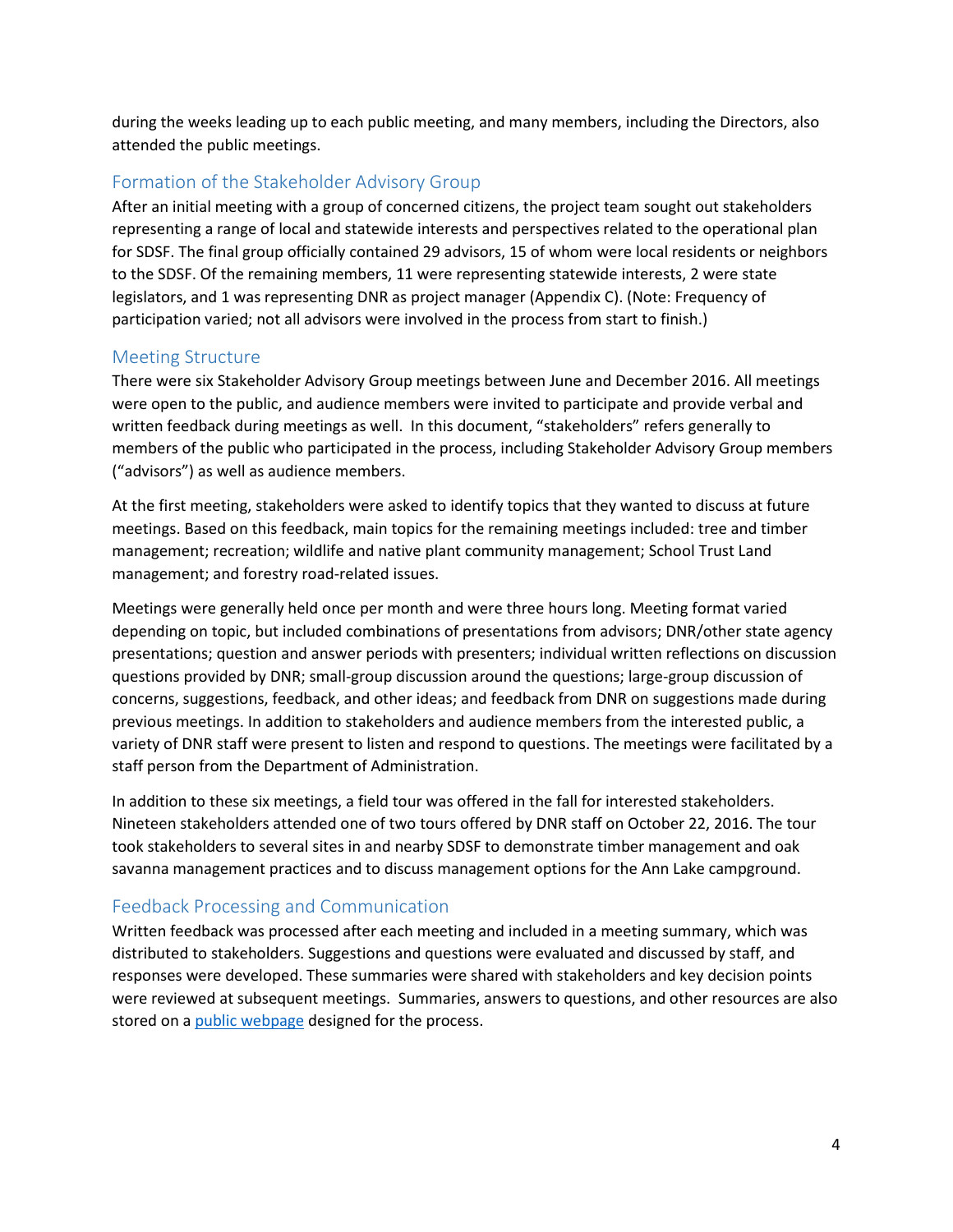## <span id="page-6-0"></span>What We Heard

While stakeholders expressed a wide range of concerns related to the 2013 operational plan, major areas of concern and/or contention can be summarized as:

- Land cover (i.e., vegetation) decisions and impacts to environment/biodiversity
- Timber harvest techniques
- Impacts to public/personal enjoyment
- Health and safety concerns
- Short- and long-term fate of Permanent School Trust lands

#### <span id="page-6-1"></span>Land cover decisions and impacts to environment/biodiversity

Stewardship of the Sand Dunes State Forest (SDSF) was a common theme among stakeholders. However, there was contention about the appropriate means of caring for this landscape. Stakeholders disagreed about:

- the appropriateness of maintaining pine especially white pine in SDSF
- the importance or necessity of increasing oak savanna in SDSF
- the quantity of oak savanna desirable for SDSF
- the potential impact on biodiversity and rare species of implementing the 2013 operational plan
- the overall environmental impact of implementing the 2013 plan

Examples of perspectives about land cover include calls to 1) shift to a multi-age white pine/oak forest cover type across SDSF 2) phase out all pine and shift to a cover type of oak savanna across SDSF, and 3) implement the plan as written. Some stakeholders were greatly concerned that rare species would be lost if SDSF was not managed for oak savanna. Others were concerned that biodiversity in general would decrease if pine were removed from the south unit of SDSF, or that deer numbers would be negatively impacted by implementation of the 2013 operational plan.

#### <span id="page-6-2"></span>Timber harvest techniques

There was concern expressed, especially from some of the local residents, about the use of "clearcutting" as a method of final/regeneration harvest for timber, especially bordering residential properties, hiking trails, and other popular recreation areas within SDSF. There was also some concern expressed about the use of a shorter rotation age for red pine, and about the negative impact of slash (i.e., woody debris from timber harvest) on recreation (e.g., hiking) and wildlife movement within the state forest.

#### <span id="page-6-3"></span>Impacts to public/personal enjoyment

Some stakeholders were concerned that implementation of the 2013 operational plan would impact recreational accessibility or enjoyment in SDSF. Local residents especially were concerned about the impacts of tree removal near their properties and the impact on aesthetics. This concern was also expressed for the Ann Lake Campground. Some feared that hunting would become more difficult. However, others expressed the potential recreational benefits of implementing the 2013 operational plan, such as for birding, "herping" (searching for amphibians and reptiles), and other wildlife and plant viewing opportunities. There were differing opinions about the appropriateness of hunting and horse use in SDSF.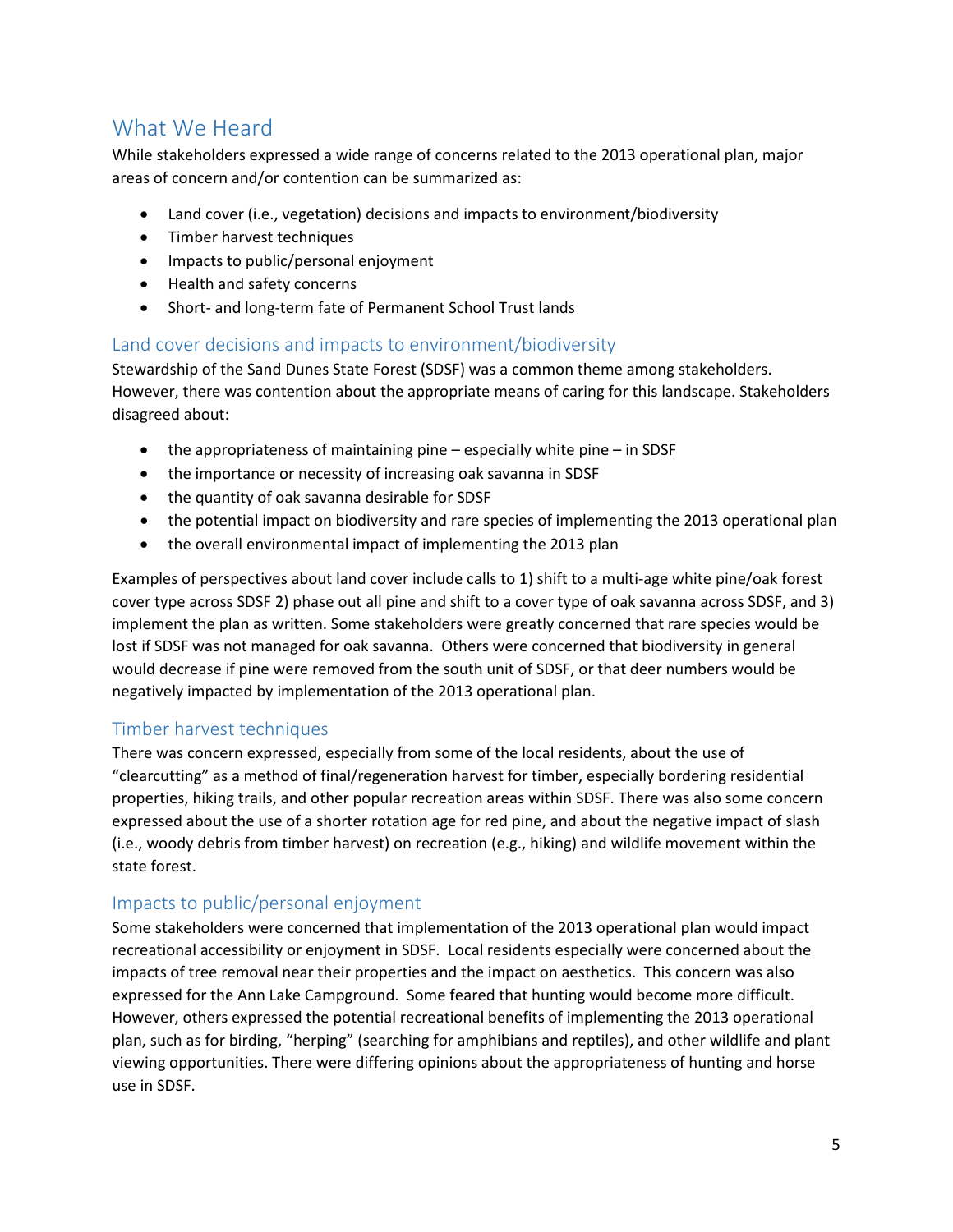#### <span id="page-7-0"></span>Health and safety concerns

Stakeholder expressed health and safety concerns about:

- prescribed burning near residences (risk of spreading)
- prescribed burning of poison ivy infested areas (smoke inhalation risk)
- the impact of pesticides on local water supplies
- slash from timber harvest (difficult to navigate in woods when walking)

#### <span id="page-7-1"></span>Short- and long-term fate of Permanent School Trust lands

Some stakeholders were concerned that shifting more Permanent School Trust lands into SDSF from other counties would, in the short-term, increase harvest levels on those lands and, in the long-term, result in the eventual sale of Trust lands (this concern was for all Trust lands in Sand Dunes, not just potential new Trust lands). There seemed to be agreement among stakeholders that the Trust lands in SDSF should not be sold.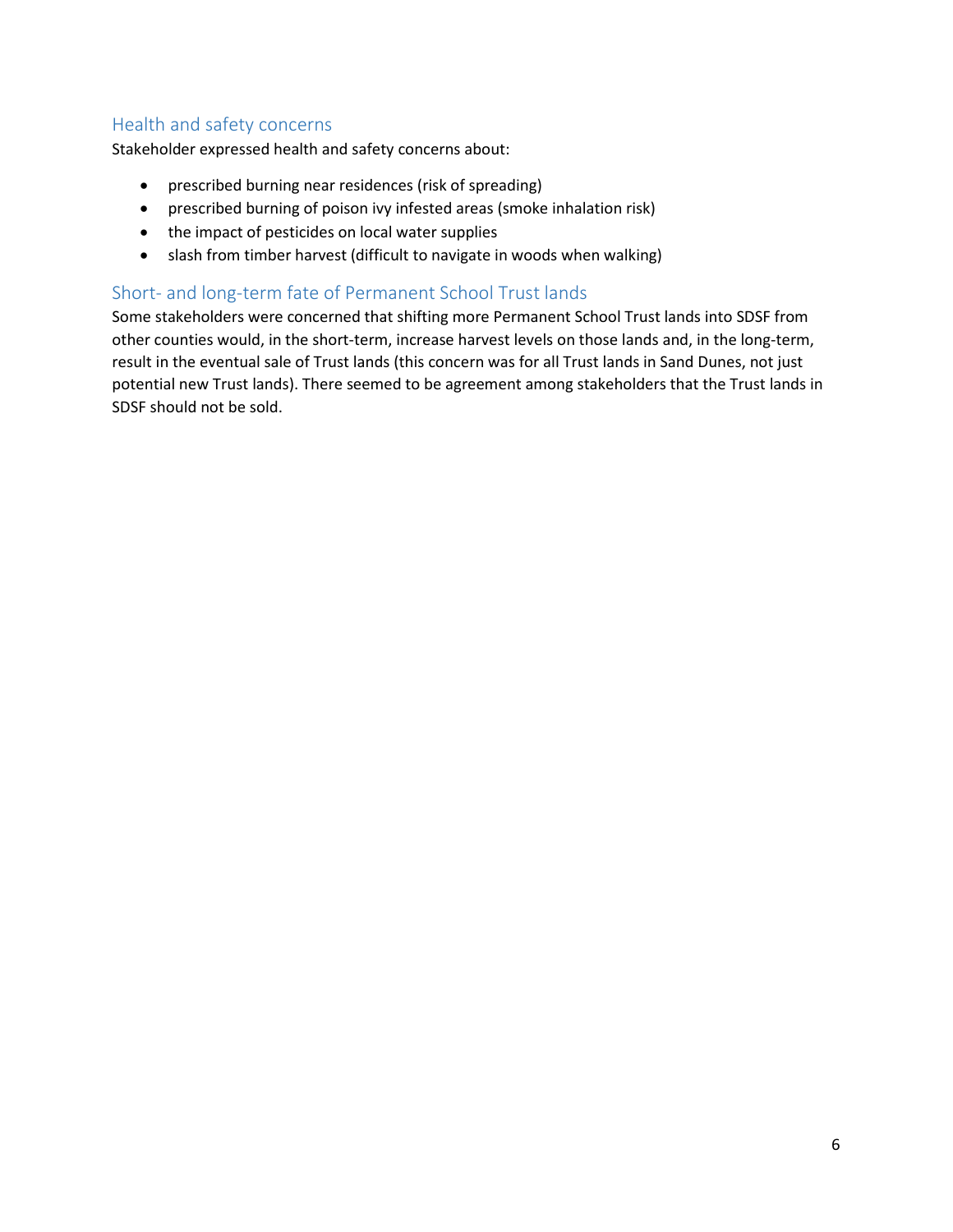## <span id="page-8-0"></span>Key Changes DNR is Making Based on Public Feedback

Stakeholders provided written comments on topic-driven questionnaires distributed during each of the scheduled meetings. Input was also collected during small-group table discussions and large-group discussion sessions for each topic. As a follow-up at subsequent meetings, DNR presented a summary of what was written and heard, along with incremental decisions reached along the way. Key DNR decisions resulting from this collaboration include a commitment to:

- 1. Collaborate with neighboring landowners to address buffer requests and aesthetic concerns along the shared boundary, prior to future timber sales.
- 2. Retain the pine trees within the campsites of the Ann Lake Campground except when removal is necessary to maintain public safety.
- 3. Communicate with local residents and local government about upcoming planned timber sales, timber harvests, prescribed burns, restoration projects, and changes to Trust land status.
- 4. Modify the 2013 operational plan based on stakeholder feedback, statutory requirements, DNR's mission for state forests, and best available science. Ensure the plan addresses topics of stakeholder interest. DNR will provide a draft revision for stakeholder review by the end of February 2017.
- 5. Continue to engage stakeholders with informational meetings, educational field trips, GovDelivery email messages, and specific SDSF web resources.
- 6. Work with the Orrock Town Board to resolve the township roads located on state land that do not currently have easements.
- 7. Use science-based adaptive management tools to inform decisions on restoring, protecting, and managing rare plants and wildlife (e.g., evaluate effectiveness of mechanical treatments vs. herbicide application).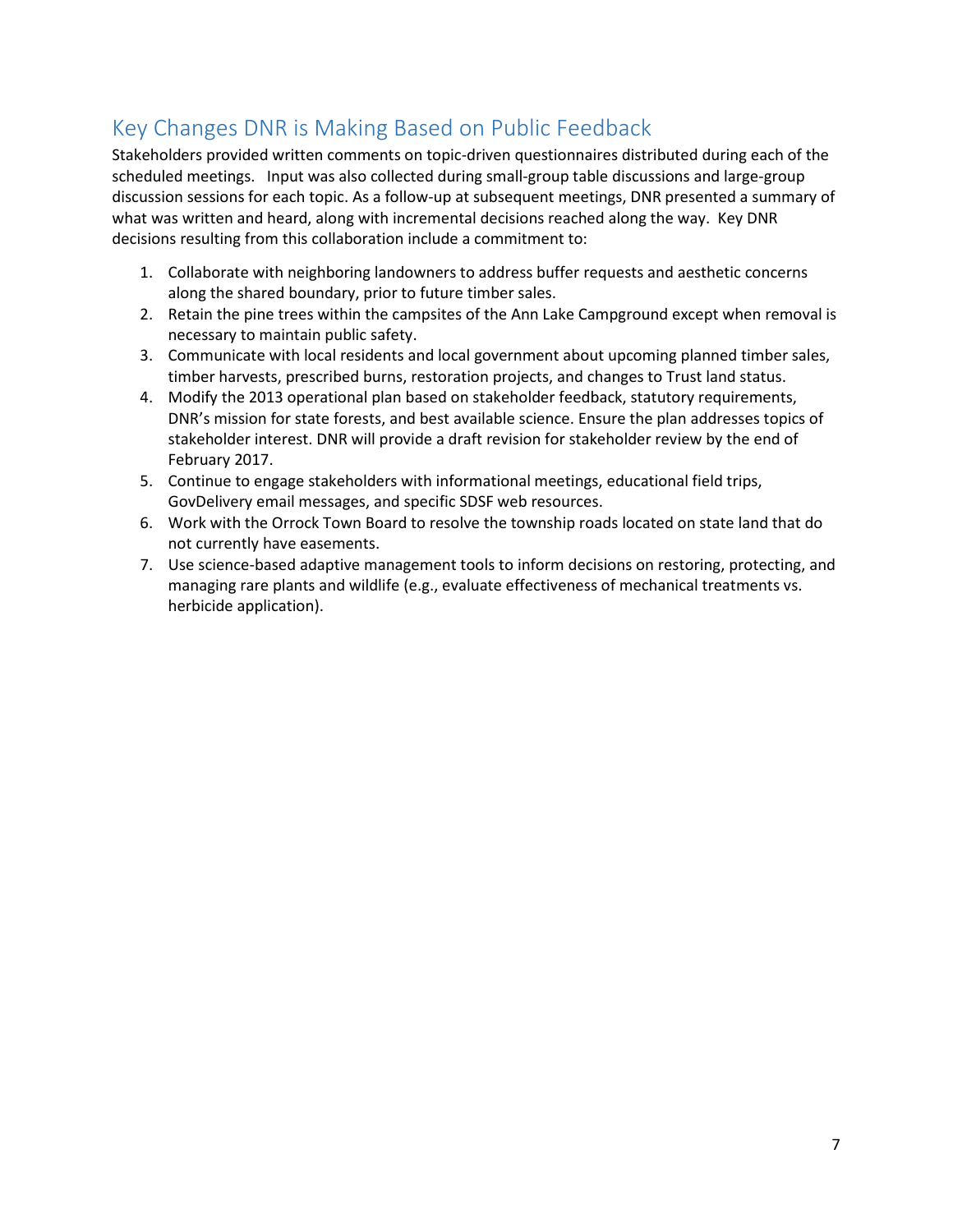## <span id="page-9-0"></span>Next Steps in the Public Engagement Process

The public engagement process will continue in 2017, in order to receive feedback on the revision of the 2013 operational plan and its implementation.

#### <span id="page-9-1"></span>Revisions to the operational plan

DNR leadership will continue to discuss the management direction of the Sand Dunes State Forest (SDSF) in the coming months. The operational plan will be revisited and modified, based on stakeholder feedback, statutory requirements, DNR's mission for state forests, and best available science. DNR expects to complete a revised draft of the operational plan during the 2017 Legislative session.

#### <span id="page-9-2"></span>Ongoing role of the Stakeholder Advisory Group

The Stakeholder Advisory Group will be convened in early 2017 to provide feedback on a draft of the plan before it is released for a 30-day public review period. Once the plan has been finalized, DNR will seek opportunities to engage stakeholders in the implementation of the plan. This may include an ongoing role for interested stakeholders to meet semi-annually for updates on progress and ongoing feedback.

#### <span id="page-9-3"></span>Ongoing communication strategies

In addition to further meetings with stakeholders, DNR will employ several communication strategies to continue to inform interested parties about developments in SDSF. The department will continue to update the public using the GovDelivery email distribution tool. The [SDSF Stakeholder Advisory Group](http://dnr.state.mn.us/forestry/sand-dunes/index.html) webpage will continue to be a resource for those interested in the project. Further, as mentioned above, the department will continue to engage one-on-one with adjacent landowners as well as the Orrock Township Board about management decisions and developments in SDSF.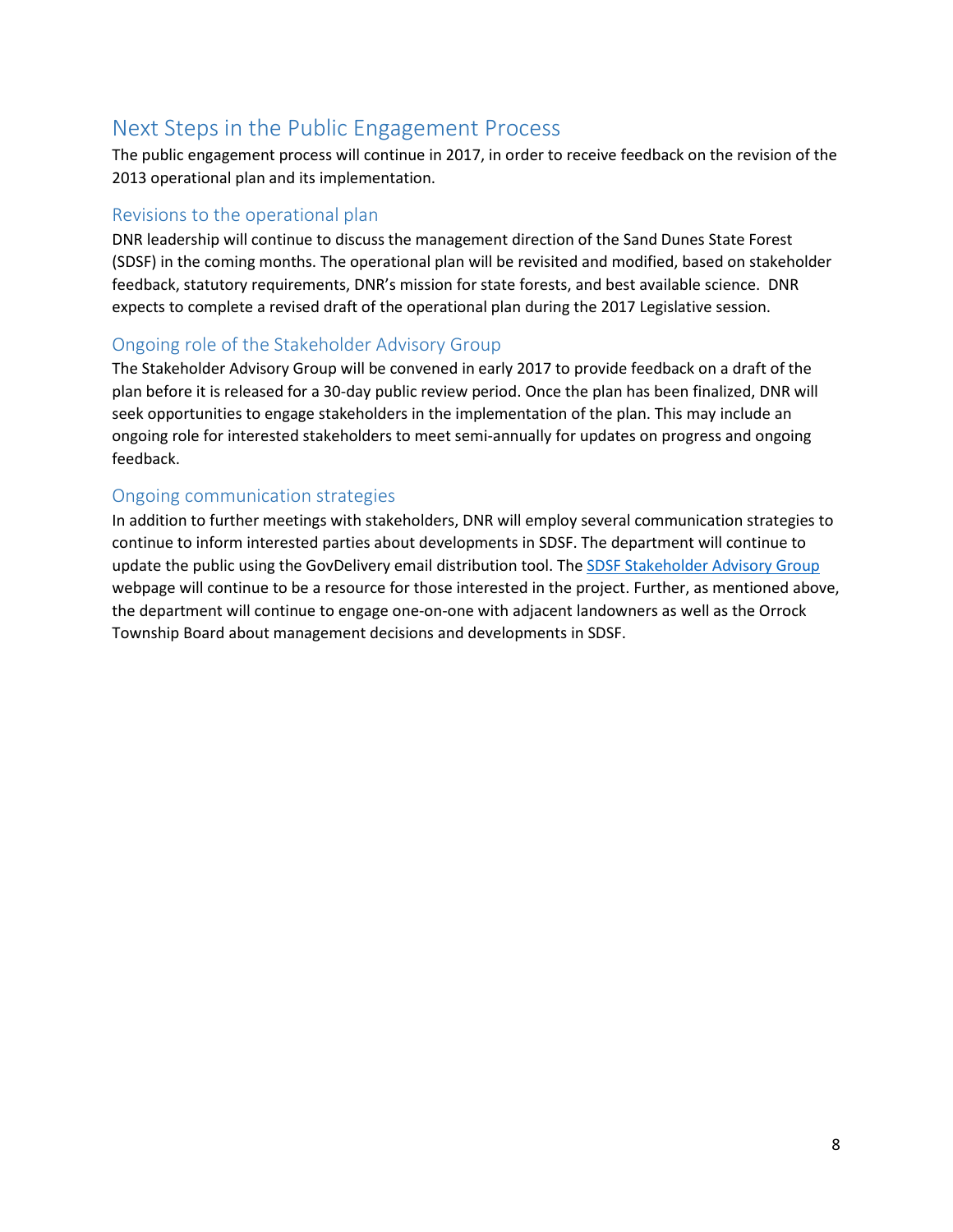## <span id="page-10-0"></span>Appendix A: Project Documentation

All listed project documentation is available online on the project website: <http://dnr.state.mn.us/forestry/sand-dunes/index.html>

Project documentation includes:

- Summaries from stakeholder meetings 1-6
- Responses from DNR to suggestions provided by stakeholders during the meetings (these can be found in the meeting summaries)
- Slides from DNR/School Trust Land presentations
- A "Question and Answer" page to respond to stakeholder questions, information requests, and misunderstandings
- Other key references and resources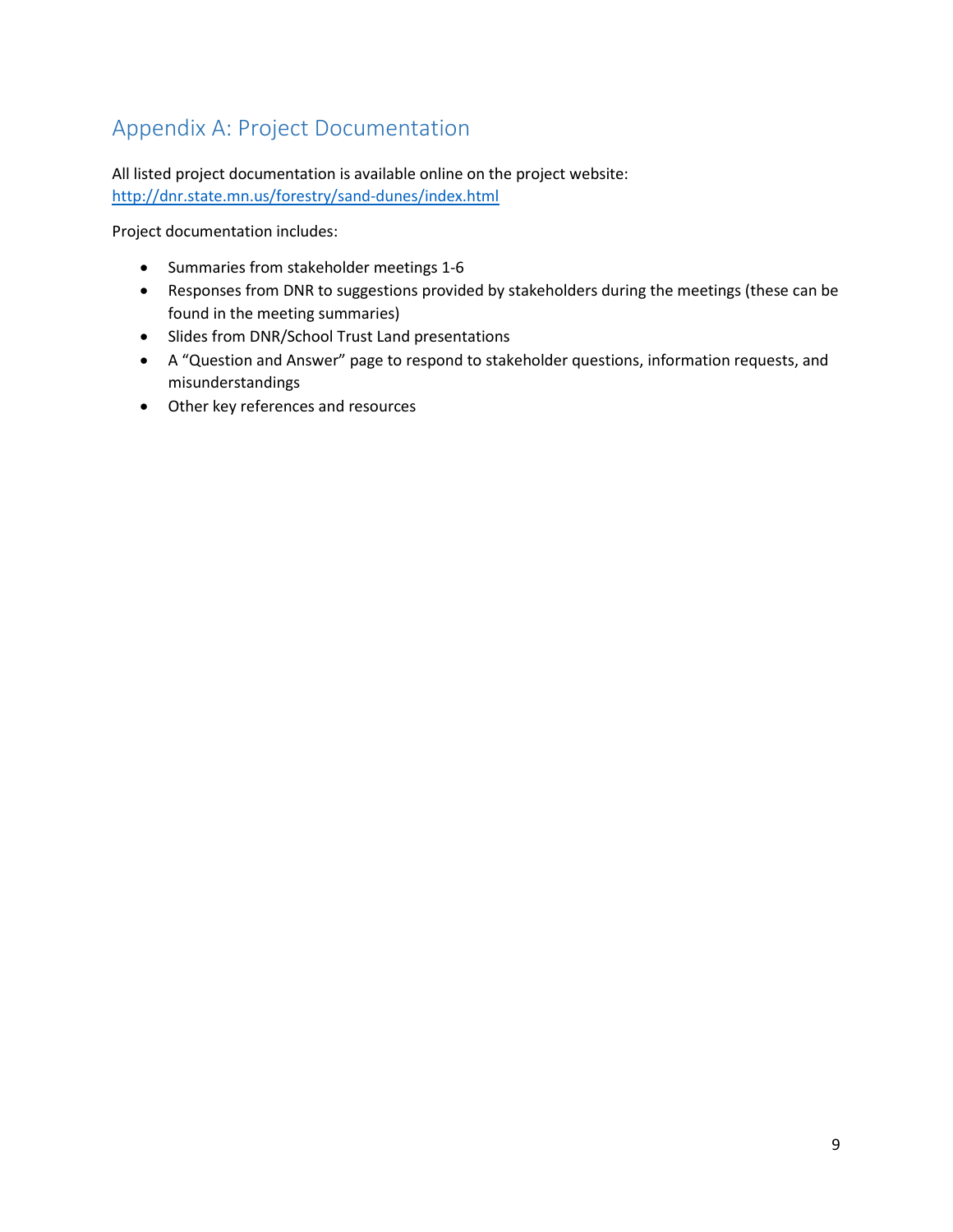|                   | Date*          | Location                                              | <b>Topic</b>                                                                                        |
|-------------------|----------------|-------------------------------------------------------|-----------------------------------------------------------------------------------------------------|
| <b>Meeting 1</b>  | Mon. June 27th | Big Lake High School, Big Lake                        | Introduce process; Overview of<br><b>SDSF Operational Management</b><br>Plan, initial reactions     |
| <b>Meeting 2</b>  | Mon. July 25   | Independence Elementary<br>School, Big Lake           | Forest/tree management                                                                              |
| <b>Meeting 3</b>  | Mon. Aug. 29   | Lions Park Center, Elk River                          | Recreational opportunities and<br>management                                                        |
| <b>Meeting 4</b>  | Mon. Sept. 26  | Holiday Inn<br>9200 Quaday Ave NE<br>Otsego, MN 55330 | Wildlife and native plant<br>management                                                             |
| <b>Field Tour</b> | Sat. Oct. 22nd | Sand Dunes State Forest and<br>surrounding area       | Timber management, oak<br>savanna/rare features<br>management, Ann Lake<br>campsite tree management |
| <b>Meeting 5</b>  | Mon. Oct. 24   | Big Lake High School, Big Lake                        | Land management issues; Trust<br>lands                                                              |
| <b>Meeting 6</b>  | Mon. Dec. 5    | Big Lake High School, Big Lake                        | Roads issues; Next steps and<br>ongoing public involvement<br>efforts                               |

## <span id="page-11-0"></span>Appendix B: Stakeholder Meeting Dates and Topics

\* All meetings (except the field tour) were held 6pm-9pm.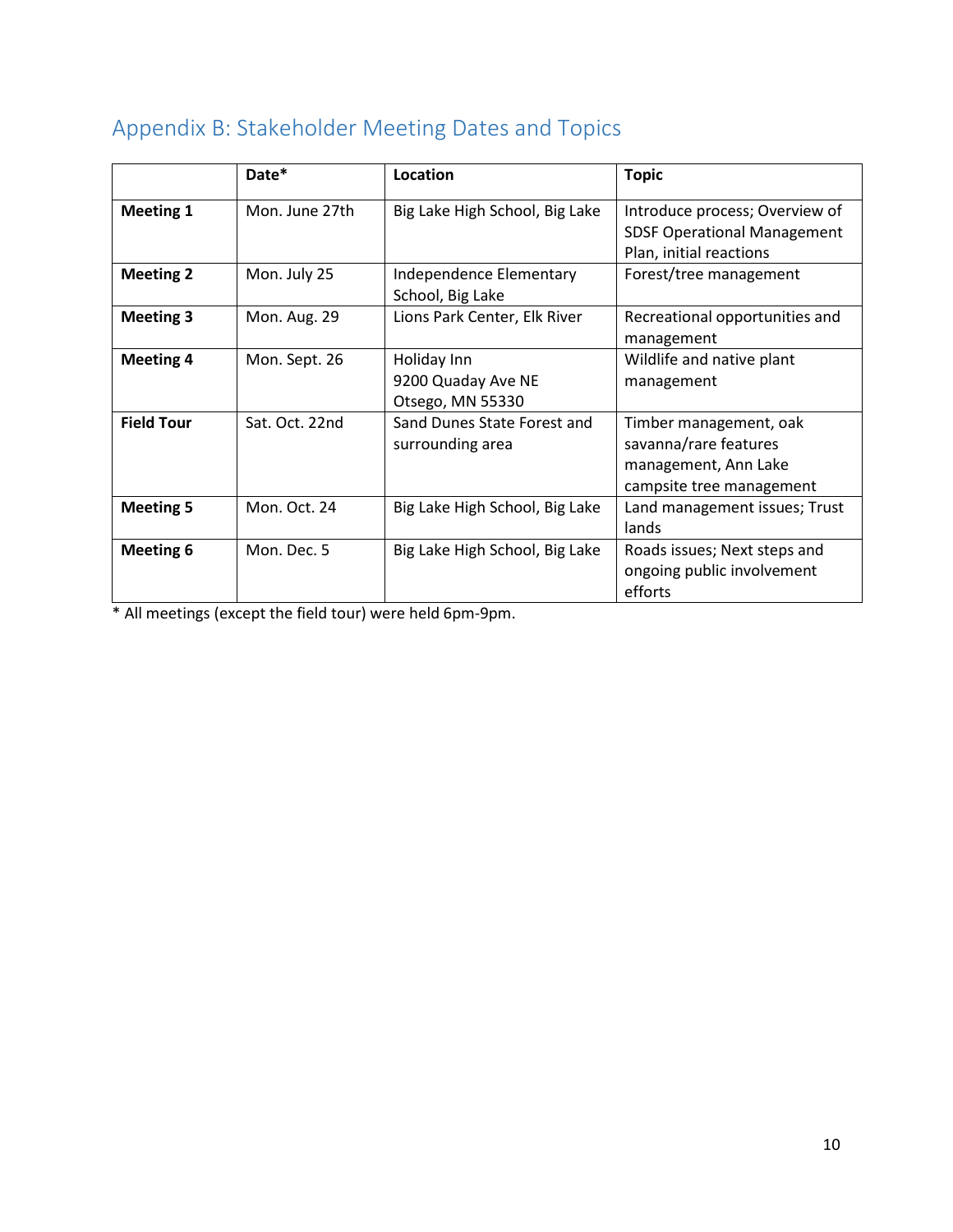| <b>Names</b>                               | <b>Organization/Affiliation</b>                                         |  |  |  |
|--------------------------------------------|-------------------------------------------------------------------------|--|--|--|
| <b>Statewide and Other Group Interests</b> |                                                                         |  |  |  |
| John Korzeniowski                          | <b>MN DNR</b>                                                           |  |  |  |
| Ron Denn (sub: Carolle St. Jean)           | <b>MN Trailriders Association</b>                                       |  |  |  |
| Dean Thompson                              | MN United Snowmobile Assoc.                                             |  |  |  |
| Mark Burley                                | <b>MN Deer Hunters Assoc.</b>                                           |  |  |  |
| Ray Higgins                                | Timber Producers Assoc.                                                 |  |  |  |
| Chris Smith                                | The Wildlife Society                                                    |  |  |  |
| Misi Stine                                 | MN Herpetological Society                                               |  |  |  |
| Brad Johnson (sub: Myrna Krueger)          | Friends of SNWR                                                         |  |  |  |
| Bob Djupstrom (sub: Ellen Fuge)            | Friends of the SNA                                                      |  |  |  |
| John Riebel                                | Sherburne County Board                                                  |  |  |  |
| <b>Tony Hewitt</b>                         | Sherburne National Wildlife Refuge                                      |  |  |  |
| <b>Bob Quady</b>                           | <b>SDSF Concerned Citizens Coalition</b>                                |  |  |  |
| <b>Private Landowners</b>                  |                                                                         |  |  |  |
| <b>Ron Geurts</b>                          | Private landowner/SDSF Concerned Citizens Coalition                     |  |  |  |
| <b>Judy Geurts</b>                         | Private landowner/SDSF Concerned Citizens Coalition                     |  |  |  |
| <b>Bob Goth</b>                            | Private landowner/SDSF Concerned Citizens Coalition                     |  |  |  |
| <b>Clarice Goth</b>                        | Private landowner/SDSF Concerned Citizens Coalition                     |  |  |  |
| Donna Bouley                               | Private landowner/SDSF Concerned Citizens Coalition                     |  |  |  |
| Don Bouley                                 | Private landowner/SDSF Concerned Citizens Coalition                     |  |  |  |
| Joe Magda                                  | Private landowner/SDSF Concerned Citizens Coalition                     |  |  |  |
| Jean Magda                                 | Private landowner/SDSF Concerned Citizens Coalition                     |  |  |  |
| <b>Steve Carr</b>                          | Private landowner/SDSF Concerned Citizens Coalition                     |  |  |  |
| <b>Bob Hassett</b>                         | Private landowner/SDSF Concerned Citizens Coalition<br>/Orrock Township |  |  |  |
| <b>Bob Hammar</b>                          | Private landowner                                                       |  |  |  |
| Greg Spar                                  | Private landowner                                                       |  |  |  |
| Larry Alfords                              | Private landowner                                                       |  |  |  |
| John Alfords                               | Private landowner                                                       |  |  |  |
| Gerry McFarland                            | Private landowner                                                       |  |  |  |
| <b>State Representatives</b>               |                                                                         |  |  |  |
| Jim Newberger                              | 15B                                                                     |  |  |  |
| Sondra Erickson                            | 15A                                                                     |  |  |  |

## <span id="page-12-0"></span>Appendix C: Stakeholder Advisory Group Membership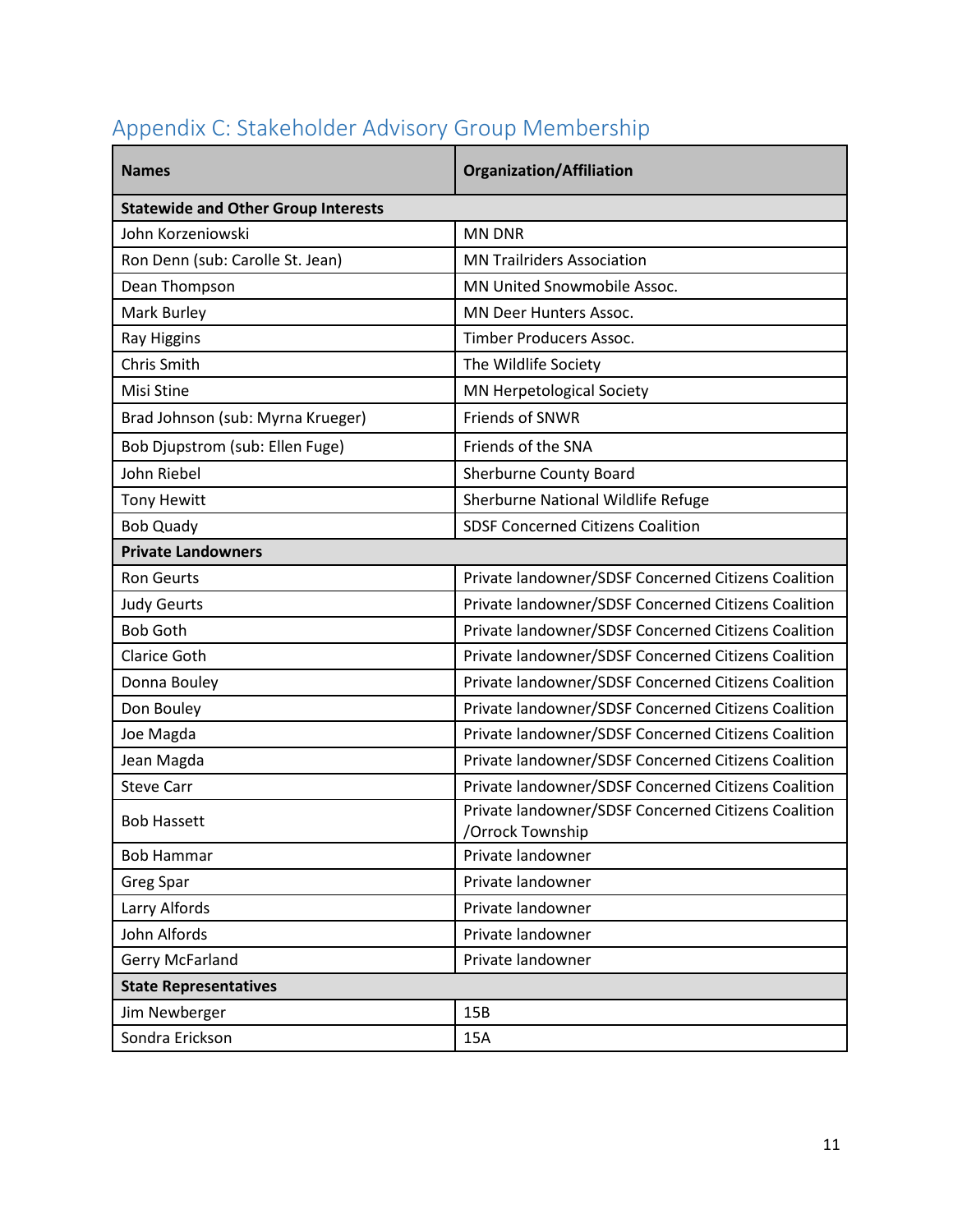## <span id="page-13-0"></span>Appendix D: Public Engagement Project Process Evaluation

Full report will be posted to the [project webpage](http://dnr.state.mn.us/forestry/sand-dunes/index.html) (Appendix A).

#### Executive summary

#### Background

A variety of techniques were employed throughout the Sand Dunes State Forest (SDSF) public engagement project to provide information, create discussion, and collect feedback from the public. Examples include informational presentations, group discussion, collecting written feedback to discussion questions, email communications, meeting summaries, DNR responses to suggestions and questions, and maintenance of a project website for storing resources. A process evaluation was distributed (using Snap Surveys) in late December 2016 to the email lists of past meeting attendees to assess the effectiveness of the process in informing and engaging the public in the discussion around SDSF.

We estimate that this process evaluation questionnaire was completed by approximately 60% of stakeholders who a) attended at least two of the six Stakeholder Advisory Group meetings (as either an advisor or an audience member) and b) provided their email address at meetings (n=24).

#### Key Findings

Respondents were generally satisfied with the structure of the meetings, especially meeting frequency and the topics covered in meetings. The least satisfying component (of those listed) was the small group discussions, during which one respondent noted feeling "outnumbered." Respondents also generally found the meeting summaries and the feedback provided by DNR on their suggestions to be useful.

The project had [a webpage t](http://dnr.state.mn.us/forestry/sand-dunes/index.html)o hold resources, project documentation, and a 'Q&A' page for DNR to respond to questions and misinformation. Most respondents had visited the website at some point. While overall the website was useful to visitors, it was not rated as useful as the meeting summaries or DNR's feedback on stakeholder suggestions. The most useful resource on the website, according to respondents, was the project handouts/documentation.

We sought to understand how well the process engaged and informed stakeholders. Respondents generally felt that the process was effective at collecting their feedback, though the overall rating was 'luke-warm' (4.7 on a 7-pt scale of effectiveness). In later comments, some stakeholders expressed feeling that their opinion would not produce a change in the operational plan. While some stakeholders felt their voices were heard, others did not feel that much was accomplished during the process. However, it was clear that respondents' familiarity with the operational plan grew as a result of the process, with the percentage of those who felt highly familiar with the plan increasing from 35% to 75% over the course of the process.

Stakeholders were asked if they felt respected by DNR and if they had adequate contact with staff throughout the process. Most respondents felt respected (83%) and many felt that contact with staff was adequate (71%). Respondents described staff as "approachable," "professional," "friendly," "open and honest," as having "excellent" commitment to meeting attendance, and as being willing to listen and answer questions. However, some respondents expressed concerns, such as discontent with the make-up of the advisory group and concern that their feedback would ultimately be ignored. A few